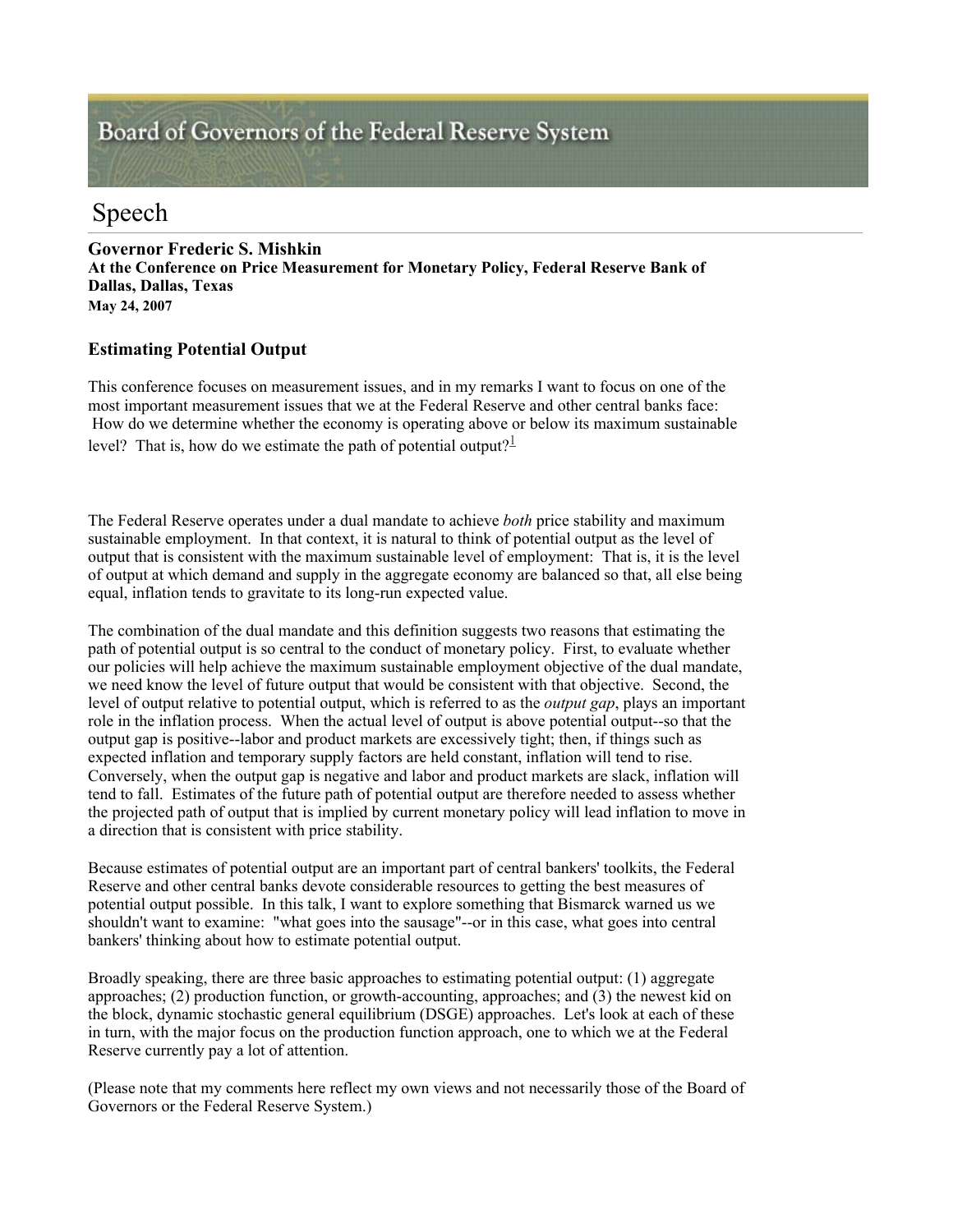#### **Aggregate Approaches**

Aggregate approaches to estimating potential output can be thought of as top down approaches because they look at relationships involving aggregate variables and use them to derive measures of potential output. For example, one way of estimating potential output is to assume that if a change in employment or output is sustainable, then it is likely to be permanent. This assumption suggests using univariate statistical methods to identify the permanent component of changes in output, which could then be viewed as a reasonable measure of potential output. Examples of such an approach include the work of Beveridge and Nelson (1981) and Clark (1987). Although univariate approaches to measuring potential output have the advantage of simplicity and can provide a feel for what potential output might be, they suffer from several disadvantages. First, they require a variety of statistical assumptions about which economic theory provides little guidance--for example, about the correlation between permanent and transitory components or whether the permanent component should be modeled as a random walk. Perfectly sensible alternative assumptions can lead to very different estimates of potential output. Second, these purely statistical approaches do not tell us whether this measure of the permanent component of output movements provides information about the most important aspect of potential output from a central banker's perspective--namely, its association with a stable rate of inflation.

In measuring potential output, we therefore need to bring in some economics. One potentially valuable economic relationship we can use is the "natural rate" version of the Phillips curve, which followed from the seminal research of Nobel prize winners Milton Friedman (1968) and Edmund (Ned) Phelps (1967). Friedman and Phelps demonstrated that there should not be a long-run tradeoff between inflation and unemployment and that the economy will gravitate to some natural rate of unemployment in the long run no matter what the rate of inflation is. In other words, the long-run Phillips curve is vertical, and attempts to lower unemployment below the natural rate will only result in higher inflation.

According to the natural-rate hypothesis, there is a natural rate of unemployment--also more commonly referred to as the NAIRU (non-accelerating inflation rate of unemployment)--at which inflation tends to gravitate to its long-run expected value.<sup>2</sup> A natural rate of output--that is, potential output--corresponds to the NAIRU. The difference between actual and potential output, the output gap, tells us whether inflation will tend to move up or down, holding things like inflation expectations, energy prices, import prices, and so forth constant. The natural-rate hypothesis thus suggests that potential output can be estimated from a multivariate approach in which potential output is an unobserved component in the relationship between inflation and the output gap. Kuttner (1994) provides a good example of this approach.<sup>3</sup>

An alternative approach involves deriving the NAIRU directly from estimates of Phillips curves and then using Okun's law--which relates the output gap to the unemployment gap (the actual unemployment rate minus the NAIRU)--to estimate potential output. $\frac{4}{1}$  These multivariate approaches are reasonably simple and make intuitive sense, but they also have serious drawbacks. First, they require that the specification of the Phillips curve is correct. For example, the model needs to correctly characterize the relationship between the unemployment rate gap and inflation dynamics while taking into account how inflation expectations are formed, and it should not leave out any other variables that have an impact on inflation.<sup>5</sup> Indeed, many economists criticize the Phillips curve, with some even declaring it dead. $6$ 

Second, using Okun's law to derive potential output requires an appropriate specification for the dynamics of the relationship between output and unemployment gaps. However, cyclical fluctuations in productivity and labor supply can complicate this relationship. Moreover, Okun's law can be thrown well off course during periods of unanticipated structural change in the economy, such as the early 1970s, when U.S. productivity growth slowed. As a result of these influences, Okun's law has not always been a reliable guide to the relationship between the unemployment gap and the output gap and thus has not always been the most useful guide for estimating potential output.<sup>7</sup> Finally, even if the Phillips curve and the Okun's law relationships are specified correctly-a big if--the statistical uncertainty about the estimates of the NAIRU, and therefore also about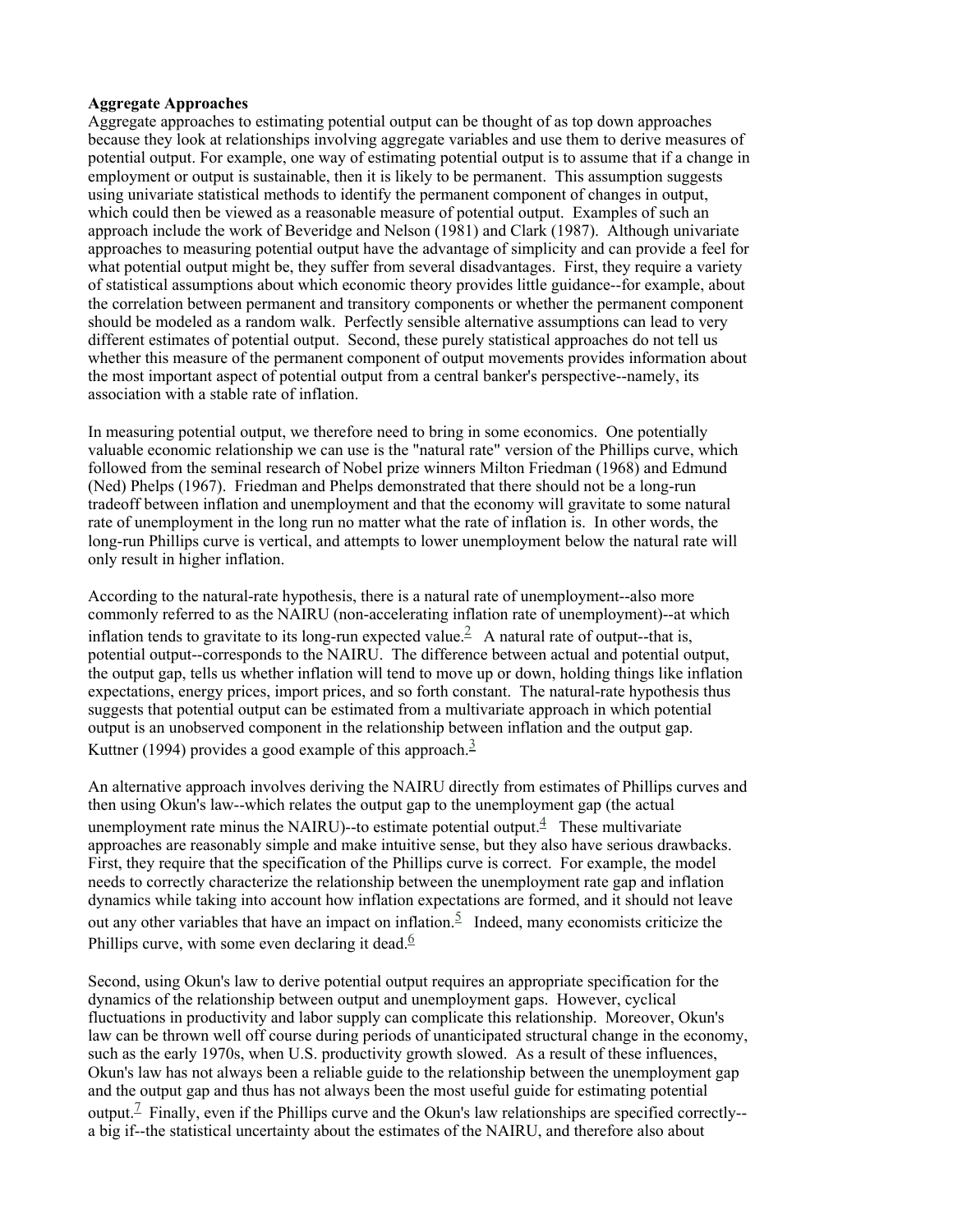potential output, is very large--certainly larger than a policymaker would like. For example, the estimates of Staiger, Stock, and Watson (1997a and b) of the 95 percent confidence interval for the NAIRU were as much as 3 percentage points wide. Thus estimates of the NAIRU, in isolation, provide policymakers with little real-time insight for assessing the effect of labor markets on inflation pressures.

#### **Production Function (Growth-accounting) Approaches**

Because of the shortcomings of the aggregate approaches described above, some researchers estimate potential output using a production function approach that generates an estimate of potential from the underlying factors of production. This approach is sometimes referred to as "growth accounting" because, after the log of a production function is differentiated, output growth can be expressed as a weighted average of the growth of factor inputs--that is, capital services and labor input (hours worked and labor quality)--and a residual--multifactor (also called total factor) productivity growth. The NAIRU concept still plays an important role in this approach because it helps to determine the *level* of potential output.

A major advantage of the growth-accounting approach is that it focuses on the various factors that drive growth in potential output, rather than simply on the historical behavior of output growth or on the historical relationship between output and labor inputs as in Okun's law. The disaggregated nature of the growth-accounting approach means that more data can be used to estimate potential output. These additional data are likely to be particularly valuable when the economy is undergoing major structural changes--for example, the productivity slowdown starting around the early 1970s, the surge and subsequent slowdown in population growth from the baby-boom generation's entry and (now) exit from the labor force, the remarkable upsurge in labor participation of females in the 1970s and 1980s, and the pickup in productivity growth starting in the second half of the 1990s. Given these advantages, it is not surprising that the growth-accounting framework is widely used to estimate the path of potential output, both by central banks such as the Federal Reserve and by academic researchers.

In its simplest formulation, the growth-accounting framework characterizes output growth as the sum of the growth rate of raw labor hours and the growth rate of output per hour, that is, labor productivity.<sup>8</sup> In turn, the growth rate of labor hours is described as the sum of population growth (civilian non-institutional population aged sixteen and older), the rate of change of the labor force participation rate, the rate of change in the employment rate, and the rate of change in the number of hours in the average workweek. Labor productivity is decomposed into the contributions of capital deepening (the marginal product of capital--typically estimated as capital's share of income--times the growth rate of capital services per hour), changes in labor quality, and the growth rate of multifactor productivity.

To obtain estimates of potential output growth, researchers can use economic analysis to estimate the individual components above that go into the growth-accounting framework. Much research has been conducted along these lines in the Federal Reserve System and elsewhere. For example, Aaronson and others (2006) examine what variables influence individual decisions to participate in the labor market (birth cohort, age, sex, number and age of children, and so forth). They then use this information together with the relative size of different cohorts to show that the aging of the baby-boom cohort can explain much of the decline in labor force participation since 2000 and why the participation rate is likely to continue to decline further in the future. Given slower projected population growth and what appears to be a downward trend in the number of hours in the average workweek, these results suggest that potential output growth will be slower than it otherwise would have been. Of course, such projections are subject to uncertainty, and economists hold a range of views about the prospects for future labor force growth. One important unknown is whether increases in longevity and better health will boost the labor force participation rates of older individuals more than currently embedded in these projections.

Similarly, economists at the Fed have been at the forefront of research on why labor productivity growth ratcheted upward in the second half of the 1990s and continued at a surprisingly robust pace over the first half of this decade. Oliner, Sichel, and Stiroh (2007), for example, find that the IT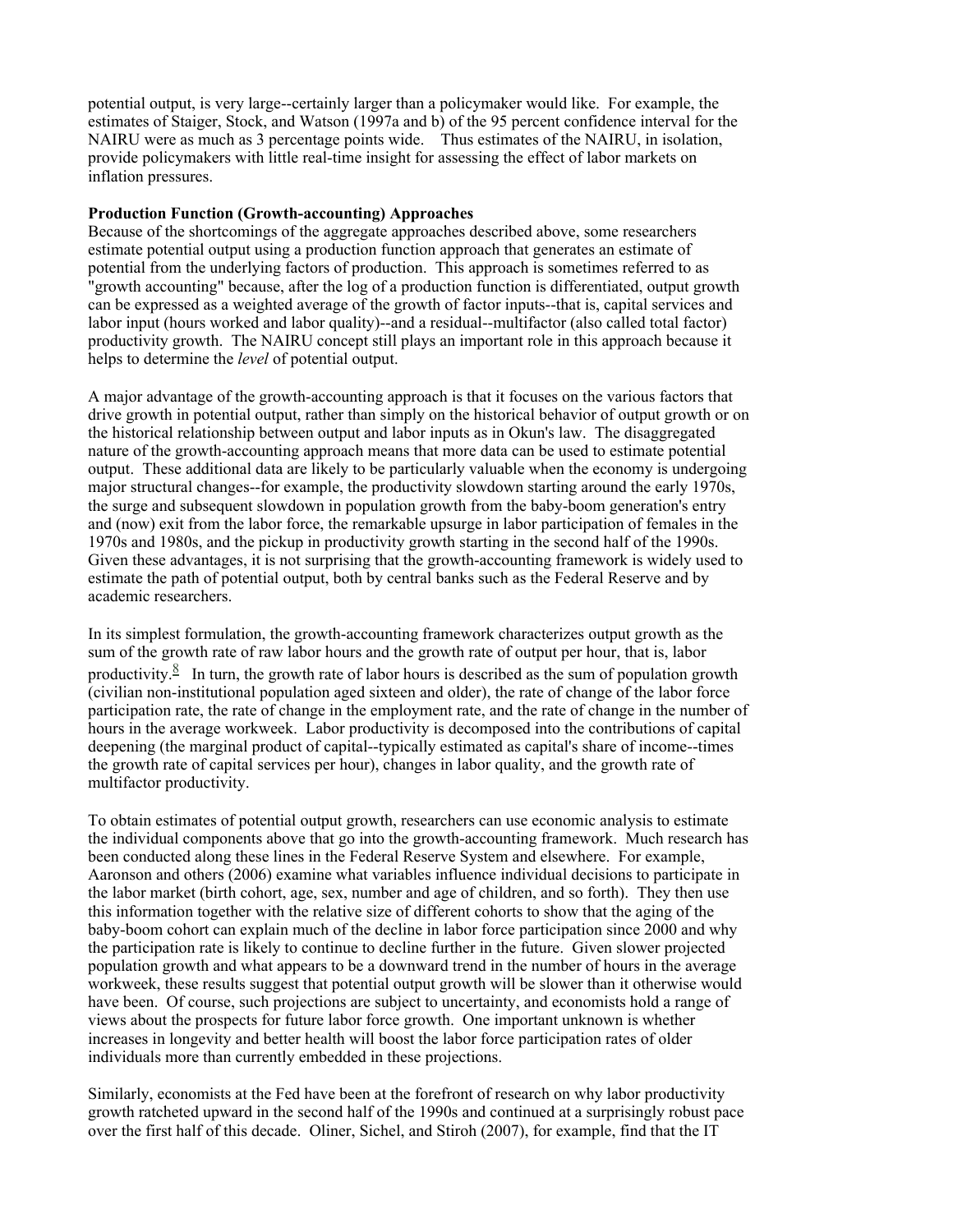(information technology) sector has been a key element in the higher productivity growth that we have been experiencing since the mid-1990s. $\frac{9}{5}$  But they also find that the sources of growth in the second half of the 1990s were quite different than in the period after 2000. In the 1995-2000 period, labor productivity growth was driven by substantial gains in multifactor productivity in the tech sector, which, in turn, led to sharp reductions in the prices of high-tech equipment and stimulated investment in this type of capital in other sectors of the economy. Since 2000, high productivity growth has apparently been driven importantly by industry restructuring in response to pressures on profits (the firms that saw the sharpest drops in profits were those that had the largest gains in labor productivity) and by a reallocation of material and labor inputs across industries. Their estimate for the current trend labor productivity growth is centered around 2-1/4 percent, but they find large uncertainty around this estimate, with a 95 percent confidence interval that ranges from 1-1/4 percent to 3-1/4 percent. Roberts (2001) estimates even larger uncertainty around structural labor productivity growth.

Despite the advantages of the growth-accounting framework, it still presents some difficulties. For one, there is, as I just highlighted, a large degree of uncertainty surrounding the estimates of the components that go into the growth-accounting formulas. In addition, the growth-accounting framework requires a substantial amount of data, some of which are not especially reliable. For example, it is especially difficult to measure the growth rate of capital services, and the Bureau of Labor Statistics releases its initial estimates with a lag of at least one year. In addition, the bureau's two measures of employment, one derived from a survey of firms and the other from a survey of households, often provide very different pictures of what is happening in the labor market. Also data for capital services, labor composition, and multifactor productivity are not readily available for all sectors of the U.S. economy.

Because it is so difficult to reliably estimate potential output using either the aggregate or the growth-accounting approach, it should come as no surprise that we at the Federal Reserve use a lot of judgment in constructing our estimates of potential output. In particular, we see judgment as playing three important roles in our procedures. First, it enables us to take account of the effects of structural changes in the economy that cannot be modeled directly. Second, it allows us to deal with model misspecifications that cannot be corrected. Third, we can use judgment to correct for measurement errors or inconsistencies in economic data. For example, we judgmentally adjust model-based estimates of the NAIRU to account for movements in the unemployment rate unrelated to changes in labor market slack. Of these, the most important has been the shift in the demographic composition of the labor force, driven largely by the entrance and subsequent maturation of the baby-boom generation. But economists have pointed to a number of other factors that would influence the NAIRU as well.

Another example relates to the way in which we estimate the trend growth rate of multifactor productivity. In particular, estimates of trend multi-factor productivity growth tend to be sensitive to the choice of modeling strategy, a problem that became particularly apparent during the "jobless recovery" of the early 1990s, when the normal relationship between output growth and employment growth appeared to break down. Statistical filtering models like those described by Roberts (2001) tended in real time to attribute much of the weak employment growth to an acceleration in trend productivity. Later on, however, after employment recovered, it became clear that the unusual behavior of employment during that period was explained better as a temporary reluctance by firms to hire than as a step-up in the rate of trend productivity growth. In a similar vein, it may at times make sense to down weight more-recent estimates of the data used in filtering exercises to account for the possibility of future revisions to the data.

Finally, it can often be useful to look at Okun's law as a check on the estimates of potential output derived from the growth-accounting approach. Although, as I noted above, one should not expect Okun's law to hold from quarter to quarter, the relationship is relatively robust over longer periods, and a persistent deviation in the unemployment rate from that predicted by Okun's law might call into question the estimated trends in one or more of the components in potential output.

#### **Dynamic Stochastic General Equilibrium Approaches**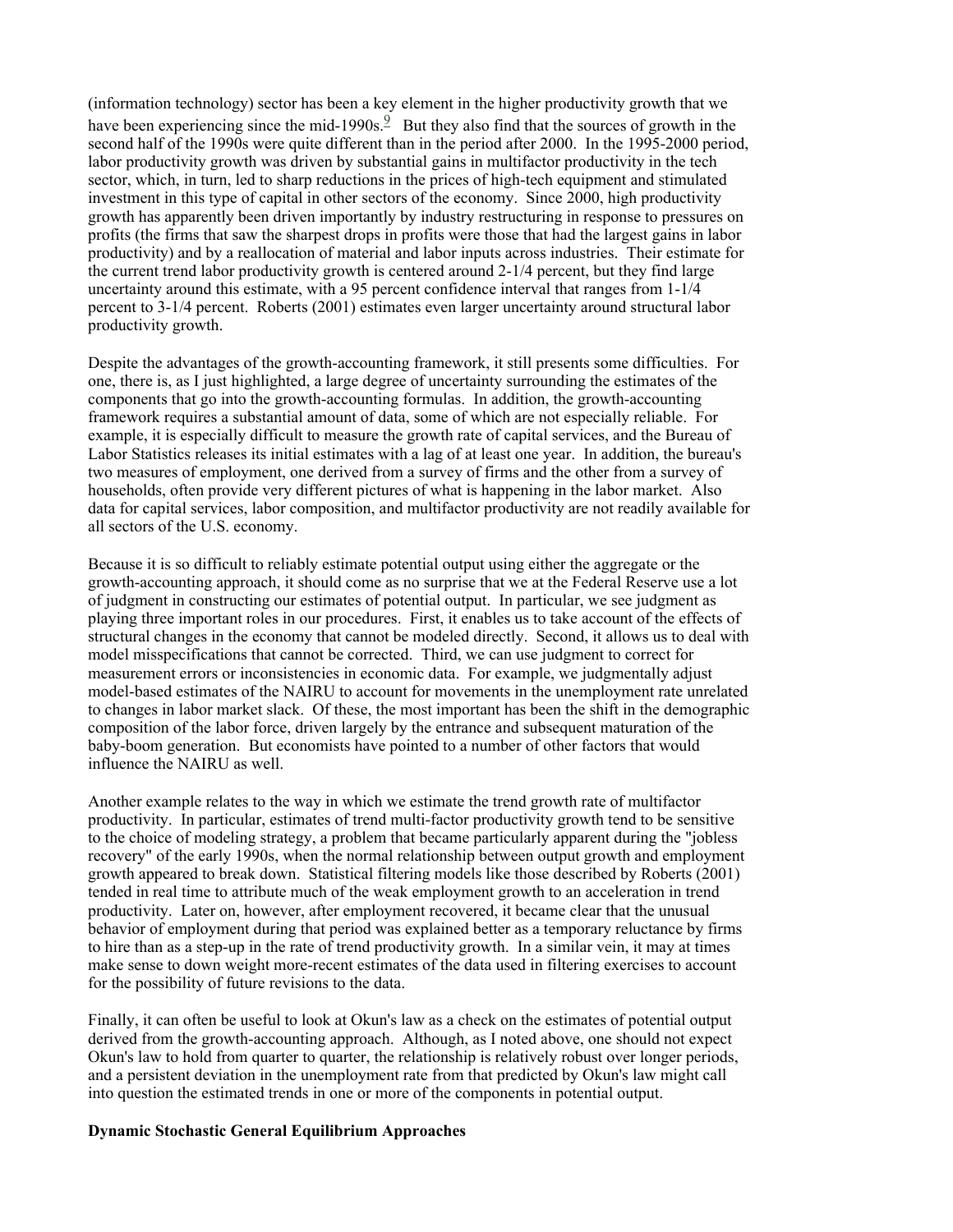The real business cycle literature, which started with the work of Nobel Prize winners Finn Kydland and Edward Prescott (1982), features optimizing agents and emphasizes the role of technology shocks in explaining both economic growth and business cycles. Dynamic stochastic general equilibrium (DSGE) models contain many features of the earlier real business cycle literature, but, because they allow for rigidities and imperfections in markets, they are often referred to as New Keynesian models. The New Keynesian DSGE models provide more-realistic, yet still theoretically elegant, representations of the economy, and their development has been an exciting area of research in macroeconomics in recent years.

New Keynesian DSGE models provide a somewhat different, but complementary, perspective on the definition of potential output than the one I outlined at the beginning of this speech. In particular, we might think of potential output as the level of output that an economy could attain if the inefficiencies resulting from nominal wage and price rigidities were removed--that is, if wages and prices were fully flexible.<sup>10</sup> The definition of potential output as a flexible price equilibrium has much in common with the more conventional definition I discussed earlier because over time prices (and wages) do gravitate toward their equilibrium levels. As a result, the DSGE definition accords with the idea that potential output is the level of output at which inflation tends neither to rise nor fall.

That said, the DSGE view of potential output also has important differences with the earlier approaches to estimating potential output. Although research on using DSGE models to estimate potential output is in its infancy and so should be read cautiously, papers such as Neiss and Nelson (2005) and Edge, Kiley, and Laforte (2007) are finding that the properties of potential output and output gap fluctuations can be quite different from conventional measures. For example, in many DSGE models, potential output can undergo swings over the business cycle, a result that should not be surprising considering that the early real business cycle models viewed the business cycle as being primarily an efficient response to shocks to the economy. In addition, fiscal policy shocks, changes in households' preferences with regard to saving and consumption, changes in preferences about leisure that affect labor supply, and terms-of-trade shocks can all cause potential output to fluctuate. In contrast, growth-accounting approaches to estimating potential output generally assume that such shocks have no important effects on potential output at business-cycle frequencies. As a consequence, their estimates typically have smaller fluctuations than measures of potential output derived from DSGE models, and thus the output gaps in the current generation of DSGE models tend to be less variable than conventional measures and can be quite different for particular periods.

Although the research on DSGE models is promising, measures of potential output and the output gap from these models are controversial. The DSGE measures of potential output are far more model dependent than more-conventional measures because they depend on the estimated parameters of the model and on the model's estimates of the structural shocks hitting the economy. As a result, DSGE models with different characterizations of the economy's underlying structure can produce substantially different estimates of potential output. This is apparent, for example, in the large differences between the potential output measures in the DSGE models of Neiss and Nelson (2005) from those in Edge, Kiley, and Laforte (2007). Moreover, DSGE models often require strong assumptions to identify the shocks to potential output from model equation residuals. The finding that these models imply smaller and less persistent output gaps than traditional models may simply reflect the fact that inefficiencies other than price rigidities, such as real wage rigidities, are important for output fluctuations.<sup>11</sup> As a result, some policymakers have been quite critical of the implication of DSGE models that a substantial fraction of business-cycle fluctuations are efficient and so do not require a response from monetary policymakers. $\frac{12}{1}$ 

#### **Implications for Policy**

Now that we have looked inside the sausage of estimating potential output, I hope you have not lost your appetite for thinking about what these measurement issues mean for monetary policy. As I indicated earlier, considerable uncertainty surrounds the measures of potential output derived from any of the approaches I have discussed. In addition, there is also what economists call Knightian uncertainty (named after the famous University of Chicago economist Frank Knight)--the fact that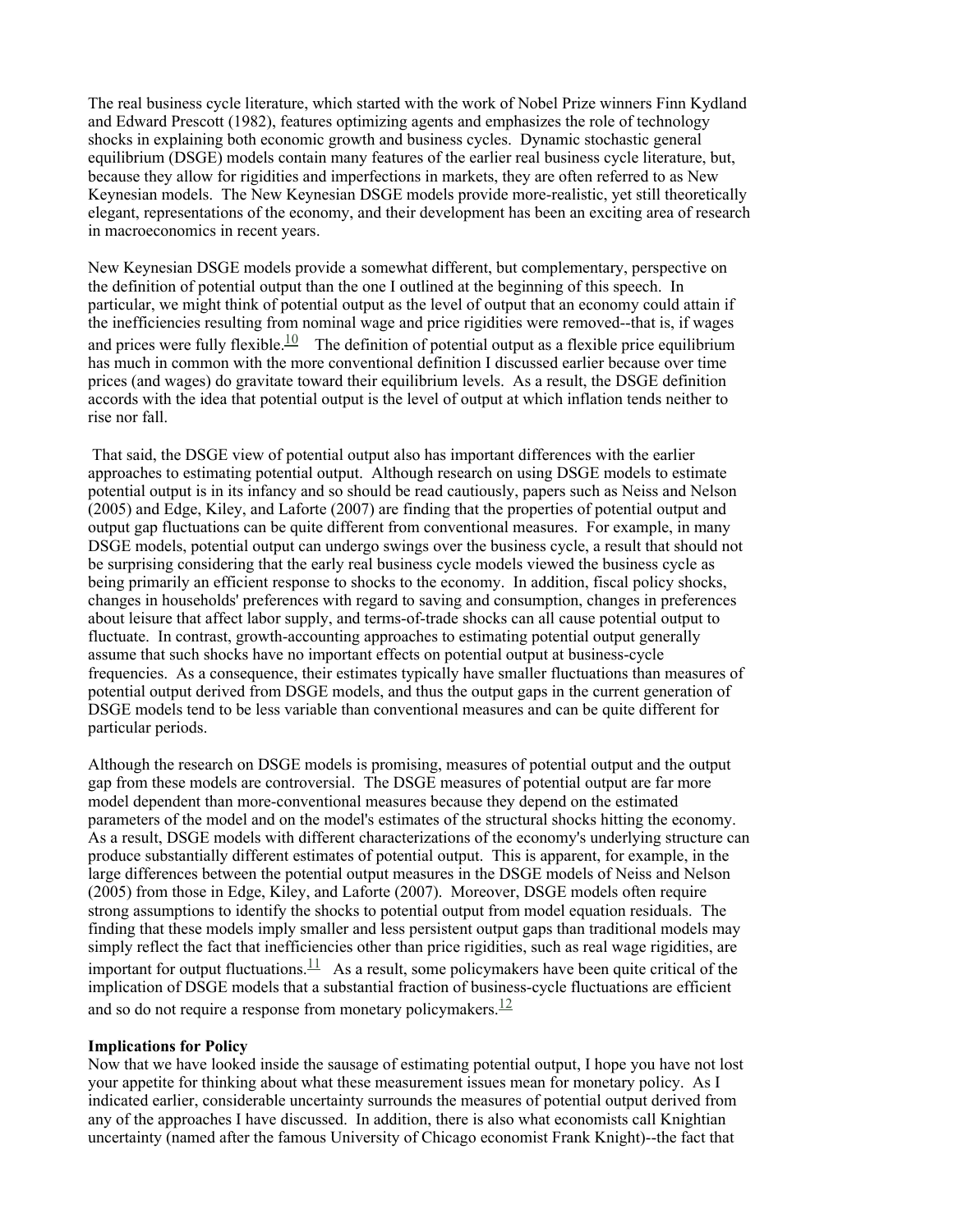we are not even sure of the appropriate modeling approach to measure potential output. Adding even more to the uncertainty of potential output measures are (1) that the observable data do not always correspond to the data we would like to have to produce measures of potential output and (2) that initial estimates of observable data can subsequently be revised substantially, resulting in a very different picture of what is happening to potential output and the output gap. Orphanides (2001) points out that output gaps were grossly mismeasured in the 1970s, in part because the initially published data did not reflect the true state of the economy. $\frac{13}{12}$ 

Where does the high uncertainty about actual and potential output leave us at central banks? Does it mean that we should abandon our focus on potential output and output gaps in making decisions on monetary policy? I think not. For better or worse, we cannot escape the need for information on output gaps so that we can forecast the future path of inflation and evaluate the current setting of our monetary policy instruments. However, we also need to recognize that because measures of potential output and output gaps are so uncertain, we must always be aware that they might be providing misleading signals as to the future course of inflation and the appropriateness of the stance of policy. In assessing whether there is slack in the economy, we at central banks look not only at our estimates of output gaps but also at a wide range of indicators drawn from the labor, product, and financial markets to provide us with a perspective on the balance of supply and demand in the economy. Most important, the substantial uncertainty in our measures of potential output implies that we need to be cautious about taking on board the implications of our current estimates of the output gap. For example, if inflation is moving in a different direction than the output gap would suggest, then we should take seriously the possibility that our output gap measure is not providing us with reliable information.

The bottom line is that we must never take our eye off of the inflation ball. Good policymaking requires that we acknowledge what we are unsure about, and this requirement applies particularly to measures of potential output.

#### **References**

Aaronson, Stephanie, Bruce Fallick, Andrew Figura, Jonathan Pingle, and William Wascher (2006). "The Recent Declines in the Labor Force Participation Rate and Its Implications for Potential Labor Supply," *Brookings Papers on Economic Activity, 1: 2006*, pp. 69-154.

Altig, David, Terry Fitzgerald, and Peter Rupert (1997). "Okun's Law Revisited: Should We Worry about Low Unemployment?" *Economic Commentary*, Federal Reserve Bank of Cleveland (May).

Apel, Mikael, and Per Jansson (1999). "A Theory-Consistent System Approach for Estimating Potential Output and the NAIRU," *Economics Letters*, vol. 64, pp. 271-75.

Atkeson, Andrew, and Lee Ohanian (2001). "Are Phillips Curves Useful for Forecasting Inflation?" *Federal Reserve Bank of Minneapolis Quarterly Review*, vol. 25, no. 1, pp. 2-11.

Bean, Charles (2005). "Comment on Bob Hall's 'Separating the Business Cycle from Other Economic Fluctuations'," speech delivered at "The Greenspan Era: Lessons for the Future," a symposium sponsored by the Federal Reserve Bank of Kansas City, held in Jackson Hole, Wyo., August 25-27. http://www.kansascityfed.org/PUBLICAT/SYMPOS/2005/PDF/Bean2005.pdf (86 KB PDF)

Beveridge, Stephen, and Charles R. Nelson (1981). "A New Approach to Decomposition of Economic Time Series into Permanent and Transitory Components with Particular Attention to Measurement of the 'Business Cycle'," *Journal of Monetary Economics*, vol. 7 (March), pp. 151-74.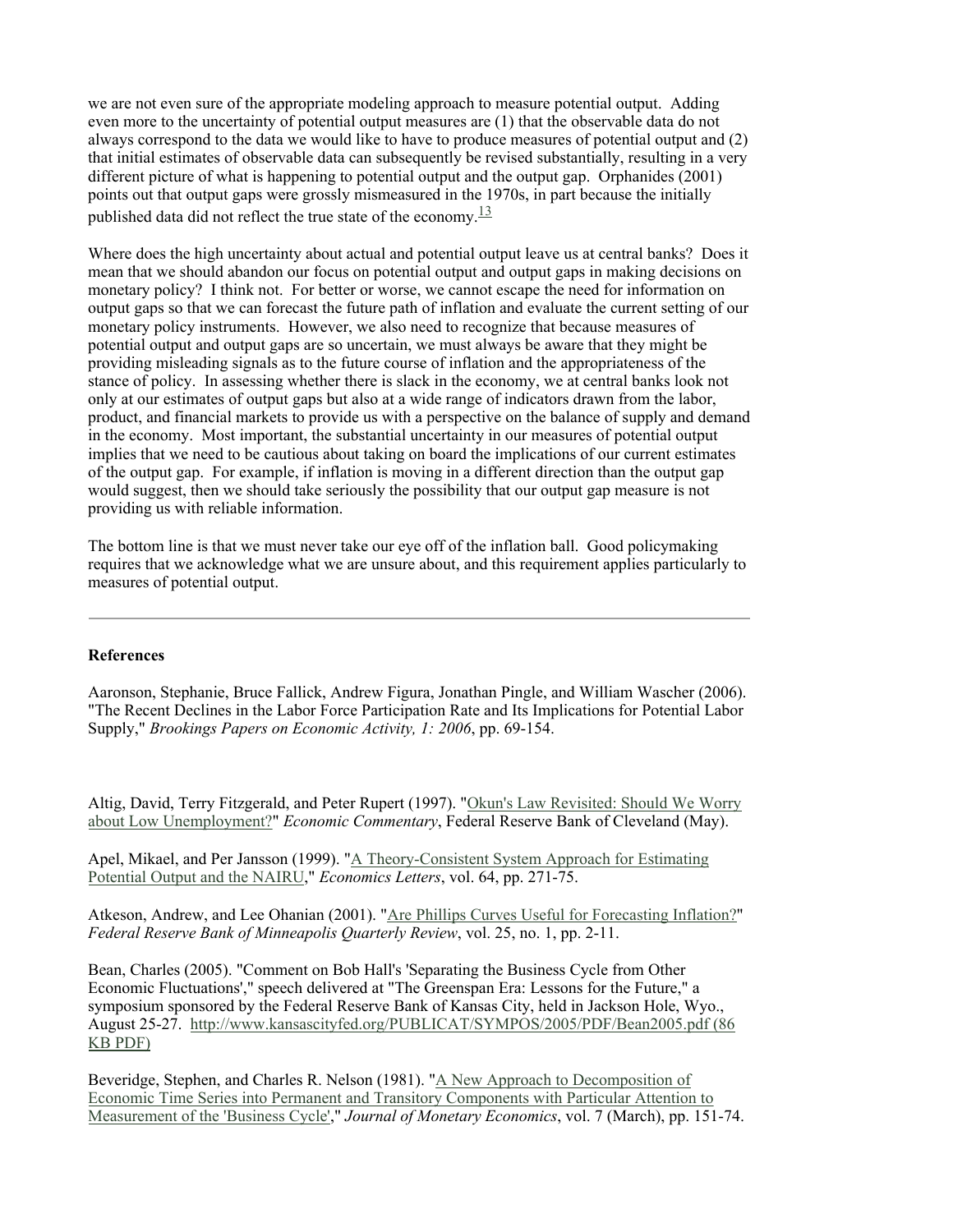Blanchard, Olivier, and Jordi Gali (2007). "Real Wage Rigidities and the New Keynesian Model," *Journal of Money, Credit, and Banking*, vol. 39 (February), pp. 35-65.

Clark, Peter K. (1987). "The Cyclical Component of U.S. Economic Activity," *Quarterly Journal of Economics*, vol. 102 (November), pp. 797-814.

Cochrane, John H. (1994). "Permanent and Transitory Components of GNP and Stock Prices," *Quarterly Journal of Economics*, vol. 109 (February), pp. 241-65.

Corrado, Carol, and Lawrence Slifman (1999). "Decomposition of Productivity and Unit Costs," *American Economic Review*, vol. 89 (May), pp. 328-32.

Dupasquier, Chantal, Alain Guay, and Pierre St-Amant (1999). "A Survey of Alternative Methodologies for Estimating Potential Output and the Output Gap," *Journal of Macroeconomics*, vol. 21 (Summer), pp. 577-95.

Edge, Rochelle M., Michael T. Kiley, and Jean-Pierre Laforte (2007). "Natural Rate Measures in an Estimated DSGE Model of the U.S. Economy," Finance and Economics Discussion Series 2007-8 (Washington: Board of Governors of the Federal Reserve System, March).

Estrella, Arturo, and Frederic S. Mishkin (1999). "Rethinking the Role of NAIRU in Monetary Policy: Implications of Model Formulation and Uncertainty," in John B. Taylor, ed., *Monetary Policy Rules.* Chicago: University of Chicago Press, pp. 405-30.

Fallick, Bruce, Charles A. Fleischman, and Jonathan Pingle (2006). "How the Graying of the Baby Boom Affects the U.S. Labor Market," in *The Economic Outlook for 2007: Papers Presented at the Fifty-Third Annual Conference on the Economic Outlook.* Ann Arbor: University of Michigan, pp. 102-18.

Friedman, Milton (1968). "The Role of Monetary Policy," *American Economic Review*, vol. 58 (March), pp. 1-17.

Goodfriend, Marvin, and Robert G. King (1997). "The New Neoclassical Synthesis and the Role of Monetary Policy," in Ben S. Bernanke and Julio J. Rotemberg, eds., *NBER Macroeconomics Annual, 1997.* Cambridge, Mass.: MIT Press, pp. 231-83.

Gordon, Robert J. (1982). "Inflation, Flexible Exchange Rates, and the Natural Rate of Unemployment," in Martin Neil Baily, ed., *Workers, Jobs, and Inflation.* Washington, D.C.: Brookings Institution, pp. 89-158.

Groshen, Erica L., and Simon Potter (2003). "Has Structural Change Contributed to a Jobless Recovery?" *Current Issues in Economics and Finance*, Federal Reserve Bank of New York, vol. 9 (August).

Jorgenson, Dale W., Mun Sing Ho, and Kevin Stiroh (2004). "Will the Productivity Resurgence Continue?" *Current Issues in Economics and Finance*, Federal Reserve Bank of New York, vol. 10 (December).

Kydland, Finn E., and Edward C. Prescott (1982). "Time to Build and Aggregate Fluctuations," *Econometrica*, vol. 50 (November), pp. 1354-70.

Kuttner, Kenneth N. (1994). "Estimating Potential Output as a Latent Variable," *Journal of Business and Economic Statistics*, vol. 12 (July), pp. 361-68.

Modigliani, Franco, and Lucas Papademos (1978). "Optimal Demand Policies against Stagflation," *Weltwirtschafliches Archiv*, vol. 114, no. 4, pp. 736-82.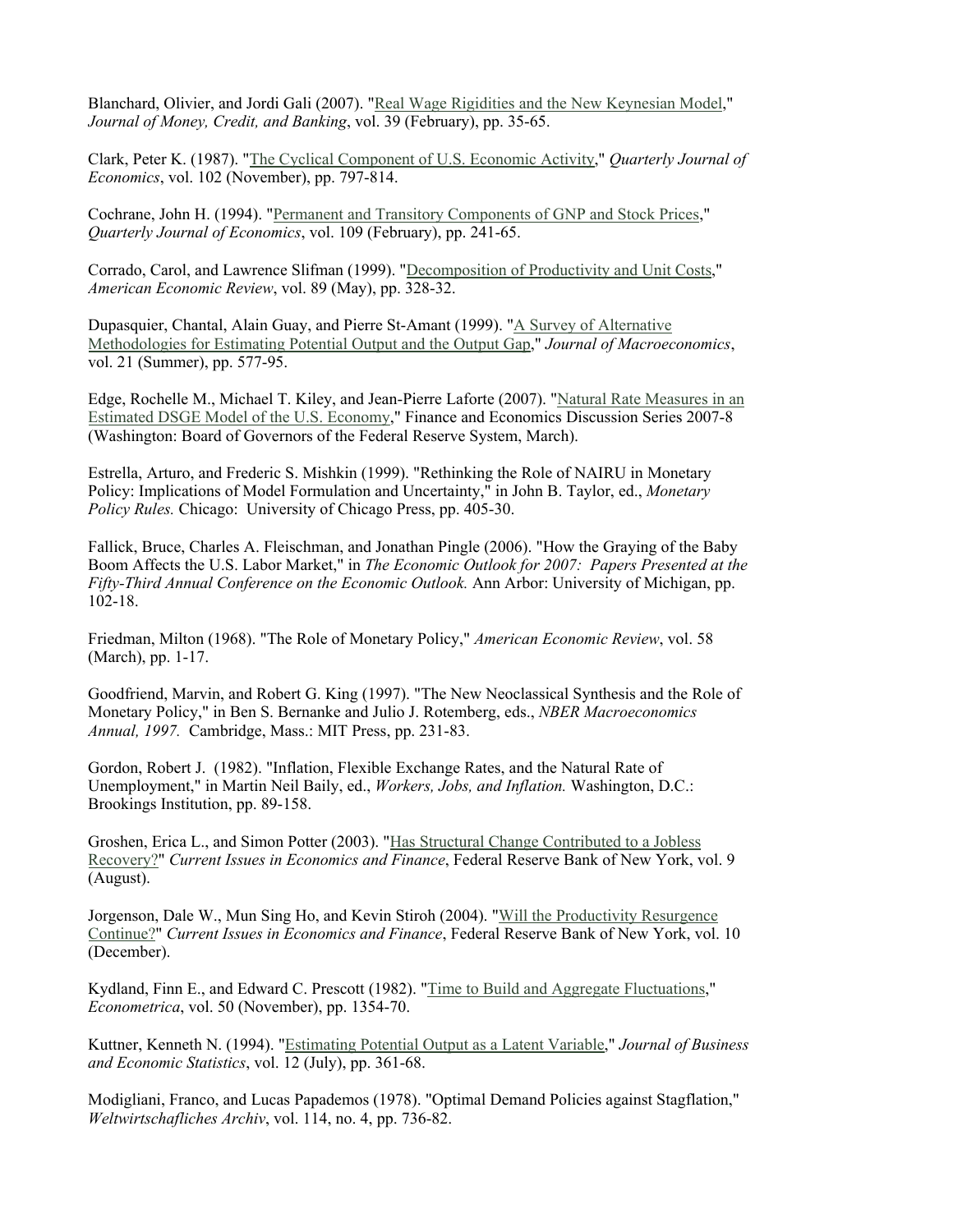Neiss, Katharine S., and Edward Nelson (2005). "Inflation Dynamics, Marginal Cost, and the Output Gap: Evidence from Three Countries," *Journal of Money, Credit, and Banking*, vol. 37 (December), pp. 1019-45.

Okun, Arthur (1962). "Potential GNP: Its Measurement and Significance," *Proceedings of the Business and Economics Section of the American Statistical Association*, pp. 98-104.

Oliner, Stephen D., and Daniel E. Sichel (2000). "The Resurgence of Growth in the late 1990s: Is Information Technology the Story?" *Journal of Economic Perspectives*, vol. 14 (Fall), pp. 3-22.

Oliner, Stephen D., and Daniel E. Sichel (2002). "Information Technology and Productivity: Where Are We Now and Where Are We Going?" *Federal Reserve Bank of Atlanta Economic Review*, vol. 87 (3<sup>rd</sup> Ouarter), pp. 15-44.

Oliner, Stephen D., Daniel E. Sichel, and Kevin Stiroh (2007). "Explaining a Productive Decade", *Brookings Papers on Economic Activity,* forthcoming.

Orphanides, Athanasios (2001). "Monetary Policy Rules Based on Real-Time Data," *American Economic Review*, vol. 91 (September), pp. 964-85.

Orphanides, Athanasios, Richard D. Porter, David Reifschneider, Robert Tetlow, and Frederico Finan (2000). "Errors in the Measurement of the Output Gap and the Design of Monetary Policy," *Journal of Economics and Business*, vol. 52, (January-April), pp. 117-41.

Orphanides, Athanasios, and Simon van Norden (2002). "The Unreliability of Output Gap Estimates in Real Time," *Review of Economics and Statistics*, vol. 84 (November), pp. 569-83.

Perry, George L. (1970). "Changing Labor Markets and Inflation," *Brookings Papers on Economic Activity, 3: 1970,* pp.411-48.

Phelps, Edmund S. (1967). "Phillips Curves, Expectations of Inflation, and Optimal Inflation over Time," *Economica*, vol. 34 (August), pp. 254-81.

Roberts, John M. (2001). "Estimates of the Productivity Trend Using Time-Varying Parameter Techniques," Finance and Economics Discussion Series 2001-8 (Washington, D.C.: Board of Governors of the Federal Reserve Board, February).

Rudebusch, Glenn D. (2000). "How Fast Can the New Economy Grow?" *FRSBF Economic Letter*  2000-05, Federal Reserve Bank of San Francisco, February 25.

Staiger, Douglas, James H. Stock, and Mark W. Watson (1997a). "How Precise Are Estimates of the Natural Rate of Unemployment?" in Christina Romer and David Romer, eds., *Reducing Inflation: Motivation and Strategy.* Chicago: University of Chicago Press, pp. 195-242.

Staiger, Douglas, James H. Stock, and Mark W. Watson (1997b). "The NAIRU, Unemployment, and Monetary Policy," *Journal of Economic Perspectives,* vol. 11 (Winter), pp. 33-49.

Woodford, Michael (2003). *Interest and Prices: Foundations of a Theory of Monetary Policy.* Princeton: Princeton University Press.

#### **Footnotes**

1. I want to thank Andrew Figura, Charles Fleischman, John Roberts, and William Wascher for their helpful comments and assistance on this speech. Return to text